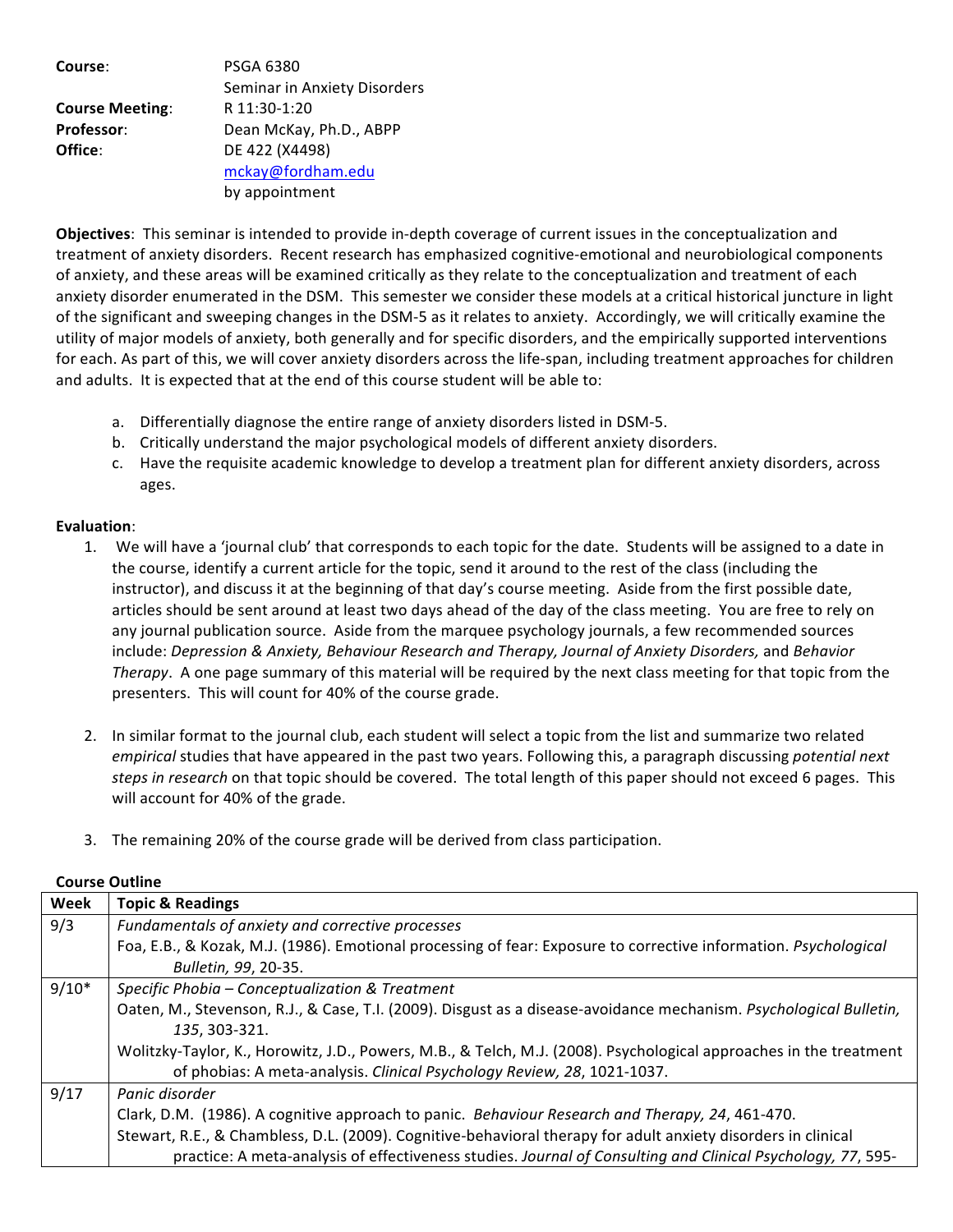|          | 606. (there is the most detail regarding panic in this paper)                                                        |
|----------|----------------------------------------------------------------------------------------------------------------------|
|          | Olatunji & Wolitzky-Taylor (2009) Psychological Bulletin paper                                                       |
| 9/24     | <b>Generalized Anxiety Disorder</b>                                                                                  |
|          | Schmidt, N.B., Ricciardi, C.J., Richey, J.A., & Timpano, K.R. (2009). Classification of worry and associated         |
|          | psychopathology. In D. McKay, J.S. Abramowitz, S. Taylor, & G.J.G. Asmundson (Eds.), Current                         |
|          | perspectives on the anxiety disorders: Implications for DSM-V and beyond (pp. 353-376). New York:                    |
|          | Springer.                                                                                                            |
|          | Borkovec, T.D., Newman, M.G., Pincus, A.L., & Lytle, R. (2002). A component analysis of cognitive-behavioral         |
|          | treatment for generalized anxiety disorder and the role of interpersonal problems. Journal of Consulting             |
|          | and Clinical Psychology, 70, 288-298.                                                                                |
| 10/1     | <b>Social Anxiety Disorder (Caroline)</b>                                                                            |
|          | Ng, A.S., Abbott, M.J., & Hunt, C. (2014). The effect of self-imagery on symptoms and processes of social anxiety:   |
|          | A systematic review. Clinical Psychology Review, 34, 620-633.                                                        |
|          | Woody, S.R. & Adessky, R.S. (2002). Therapeutic alliance, group cohesion, and homework compliance during             |
|          | cognitive-behavioral group treatment of social phobia. Behavior Therapy, 33, 5-28.                                   |
|          | Rodebaugh, T.L., Holaway, R.M., & Heimberg, R.G. (2004). The treatment of social anxiety disorder. Clinical          |
|          | Psychology Review, 27, 883-908.                                                                                      |
| 10/8     | Obsessive-Compulsive and Related Disorders (Lauren)                                                                  |
|          | Abramowitz, J.S., Taylor, S., & McKay, D. (2009). Obsessive-compulsive disorder. Lancet, 374, 489-497.               |
|          | McKay, D., Sookman, D., Neziroglu, F., Wilhelm, S., Stein, D., Kyrios, M., Mathews, K., & Veale, D. (2015). Efficacy |
|          | of cognitive-behavior therapy for obsessive-compulsive disorder. Psychiatry Research, 225, 236-246.                  |
| $10/15*$ | Obsessive-Compulsive Related Disorders - continued                                                                   |
|          | Duke, D.C., Keeley, M.L., Geffken, G.R., & Storch, E.A. (2010). Trichotillomania: A current review. Clinical         |
|          | Psychology Review, 30, 181-193.                                                                                      |
|          | Hartmann, A.S., Blashill, A.J., Greenberg, J.L., & Wilhelm, S. (2014). Body dysmorphic disorder. In E. Storch & D.   |
|          | McKay (Eds.), Obsessive-compulsive disorder and its spectrum: A life-span approach (pp. 141-162).                    |
|          | Washington, DC: American Psychological Association.                                                                  |
|          | Himle, M.B., & Hayes, L.P. (2014). Tourette's disorder and tics. In E. Storch & D. McKay (Eds.), Obsessive-          |
|          | compulsive disorder and its spectrum: A life-span approach (pp. 185-204). Washington, DC: American                   |
|          | Psychological Association.                                                                                           |
|          | Abramowitz, J.S. & Jacoby, R.J. (2015). Obsessive-compulsive and related disorders: A critical review of the new     |
|          | diagnostic class. Annual Review of Clinical Psychology, 11, 165-186.                                                 |
| 10/22    | Childhood Anxiety Disorders - Anxious Temperament                                                                    |
|          | Seehagen, S., Margraf, J., & Schneider, S. (2014). Developmental psychopathology. In P. Emmelkamp & T. Ehring        |
|          | (Eds.), The Wiley Handbook of Anxiety Disorders: Volume I: Theory & Research (pp. 148-171). Chichester,              |
| 10/29    | UK: Wiley.<br><b>Separation Anxiety (Lauren)</b>                                                                     |
|          | Schneider, S., Blatter-Meunier, J., Herren, C., In-Albon, T., Adornetto, C., Meyer, A., & Lavallee, K.L. (2013). The |
|          | efficacy of a family-based cognitive-behavioral treatment for separation anxiety disorder in children aged           |
|          | 8-13: A randomized comparison with a general anxiety program. Journal of Consulting and Clinical                     |
|          | Psychology, 81, 932-940.                                                                                             |
| 11/5     | Selective Mutism                                                                                                     |
|          | Viana, A.G., & Beidel, D. (2009). Selective mutism: A review and integration of the last 15 years. Clinical          |
|          | Psychology Review, 29, 57-67.                                                                                        |
| 11/12    | No class - ABCT Conference in Chicago                                                                                |
| 11/19    | Childhood OCD                                                                                                        |
|          | Franklin, M.S., Dingfelder, H.E., Freeman, J.B., Ivarsson, T., Heyman, I., Sookman, D., McKay, D., Storch, E.A., &   |
|          | March, J. (2015). Cognitive behavioral therapy for pediatric Obsessive-Compulsive Disorder: Empirical                |
|          | review and clinical recommendations. Psychiatry Research, 225, 78-92.                                                |
| 11/26    | No Class - Thanksgiving                                                                                              |
|          |                                                                                                                      |